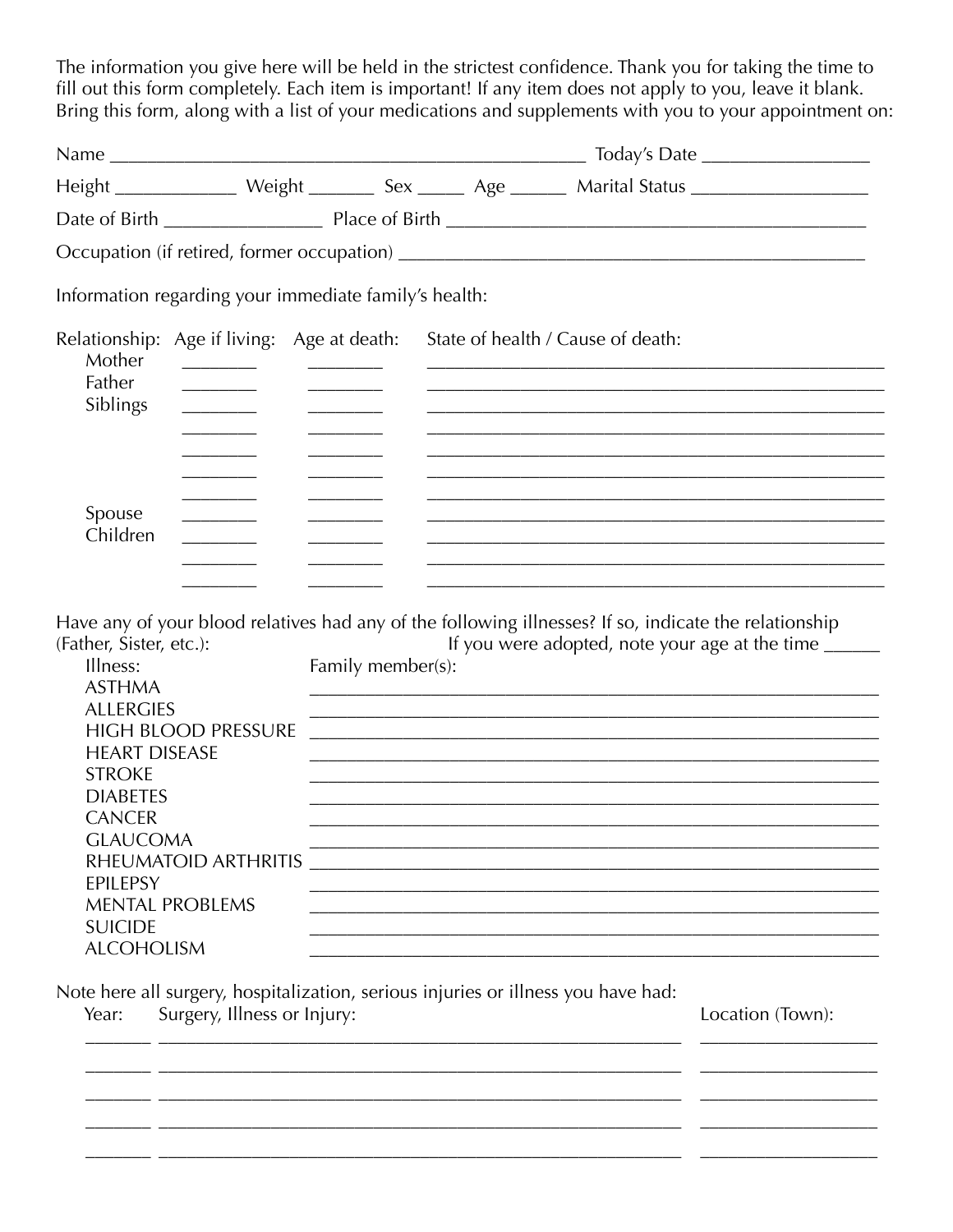Here is an extensive list of conditions. Please read each one and if you have experienced any of them, **PROVIDE YOUR AGE** at the time and any comment you would like to make.

| <b>ASTHMA</b>                                                                                                                                                                              | <b>GLAUCOMA</b>                                                                                                                                |
|--------------------------------------------------------------------------------------------------------------------------------------------------------------------------------------------|------------------------------------------------------------------------------------------------------------------------------------------------|
| DIFFICULTY INHALING ___________________________ ARTHRITIS / GOUT                                                                                                                           |                                                                                                                                                |
| DIFFICULTY EXHALING ______                                                                                                                                                                 | CALL STONES                                                                                                                                    |
| BRONCHITIS                                                                                                                                                                                 | <b>MEPATITIS OR JAUNDICE</b>                                                                                                                   |
| <b>EXAMPLE PNEUMONIA</b>                                                                                                                                                                   | PROLONGED COURSE OF ANTIBIOTICS                                                                                                                |
| PLEURISY                                                                                                                                                                                   | PROLONGED COURSE OF STEROIDS                                                                                                                   |
| <b>WILLE TUBERCULOSIS</b>                                                                                                                                                                  | ___________ ENVIRONMENTAL / CHEMICAL INJURY                                                                                                    |
| __________ EMPHYSEMA                                                                                                                                                                       | ________ MULTIPLE CHEMICAL SENSITIVITY                                                                                                         |
| <b>ECZEMA / PSORIASIS</b>                                                                                                                                                                  | <b>CHRONIC FATIGUE SYNDROME</b>                                                                                                                |
| SHINGLES / HERPES                                                                                                                                                                          | _________ FIBROMYALGIA / MYOFASCIAL PAIN SYNDROME                                                                                              |
| LOW BLOOD SUGAR                                                                                                                                                                            | CANDIDA ALBICANS OR FUNGAL INFECTION                                                                                                           |
| DIABETES                                                                                                                                                                                   | MONONUCLEOSIS / EPSTEIN-BARR VIRUS                                                                                                             |
| EATING DISORDER                                                                                                                                                                            | LYME DISEASE                                                                                                                                   |
| <b>MEMORRHOIDS</b>                                                                                                                                                                         | POSITIVE HIV ANTIBODY TEST, ARC                                                                                                                |
| HERNIA                                                                                                                                                                                     |                                                                                                                                                |
| <b>PROLAPSE</b><br>$\overline{\phantom{a}}$                                                                                                                                                | CANCER OR TUMOR                                                                                                                                |
| ULCER                                                                                                                                                                                      | ___________ GENETIC OR HEREDITARY CONDITION                                                                                                    |
| COLITIS                                                                                                                                                                                    | CONCUSSION                                                                                                                                     |
| DIVERTICULITIS                                                                                                                                                                             | COMA                                                                                                                                           |
| <b>_______</b> HIGH THYROID                                                                                                                                                                | ___________ SEIZURE OR CONVULSION                                                                                                              |
| LOW THYROID                                                                                                                                                                                | <b>EXCESSIVE DRINKING OR DRUG HABIT</b>                                                                                                        |
| STREP THROAT                                                                                                                                                                               | MENTAL ILLNESS                                                                                                                                 |
| ____________ RHEUMATIC FEVER                                                                                                                                                               | <b>___________ ATTEMPTED SUICIDE</b>                                                                                                           |
| <b>MEART MURMUR</b>                                                                                                                                                                        | VERBAL ABUSE                                                                                                                                   |
| ARTERIOSCLEROSIS                                                                                                                                                                           | PHYSICAL ABUSE                                                                                                                                 |
| HEART ATTACK                                                                                                                                                                               | BIRTH TRAUMA                                                                                                                                   |
| <b>STROKE</b>                                                                                                                                                                              | Childhood disease:                                                                                                                             |
| <b>BLADDER PROLAPSE</b><br>$\label{eq:2.1} \frac{1}{\sqrt{2\pi}}\left(\frac{1}{\sqrt{2\pi}}\right)^{1/2}\left(\frac{1}{\sqrt{2\pi}}\right)^{1/2}\left(\frac{1}{\sqrt{2\pi}}\right)^{1/2}.$ | CHICKEN POX                                                                                                                                    |
| BLADDER INFECTION                                                                                                                                                                          | __________ MEASLES, GERMAN ______, RED ______                                                                                                  |
| <b>WIDNEY INFECTION</b>                                                                                                                                                                    | MUMPS                                                                                                                                          |
| KIDNEY STONES                                                                                                                                                                              | SCARLET FEVER                                                                                                                                  |
| PROTEIN IN URINE                                                                                                                                                                           | POLIO                                                                                                                                          |
| Years of military service: ____________                                                                                                                                                    |                                                                                                                                                |
|                                                                                                                                                                                            |                                                                                                                                                |
|                                                                                                                                                                                            |                                                                                                                                                |
| Have you recently had changes in your? :<br>Marriage/Partner<br><b>YES</b>                                                                                                                 | If so, please explain:<br><u> Alexandria de la contrada de la contrada de la contrada de la contrada de la contrada de la contrada de la c</u> |
| Job or Work<br><b>YES</b>                                                                                                                                                                  |                                                                                                                                                |
| Residence<br><b>YES</b>                                                                                                                                                                    | <u> 1980 - Johann John Stone, mars eta bainar eta bainar eta baina eta baina eta baina eta baina eta baina eta b</u>                           |
| <b>Financial Status</b><br><b>YES</b>                                                                                                                                                      |                                                                                                                                                |
| Please describe any other major stressors in your life:                                                                                                                                    |                                                                                                                                                |
|                                                                                                                                                                                            |                                                                                                                                                |
|                                                                                                                                                                                            |                                                                                                                                                |

\_\_\_\_\_\_\_\_\_\_\_\_\_\_\_\_\_\_\_\_\_\_\_\_\_\_\_\_\_\_\_\_\_\_\_\_\_\_\_\_\_\_\_\_\_\_\_\_\_\_\_\_\_\_\_\_\_\_\_\_\_\_\_\_\_\_\_\_\_\_\_\_\_\_\_\_\_\_\_\_\_\_\_\_\_\_\_\_\_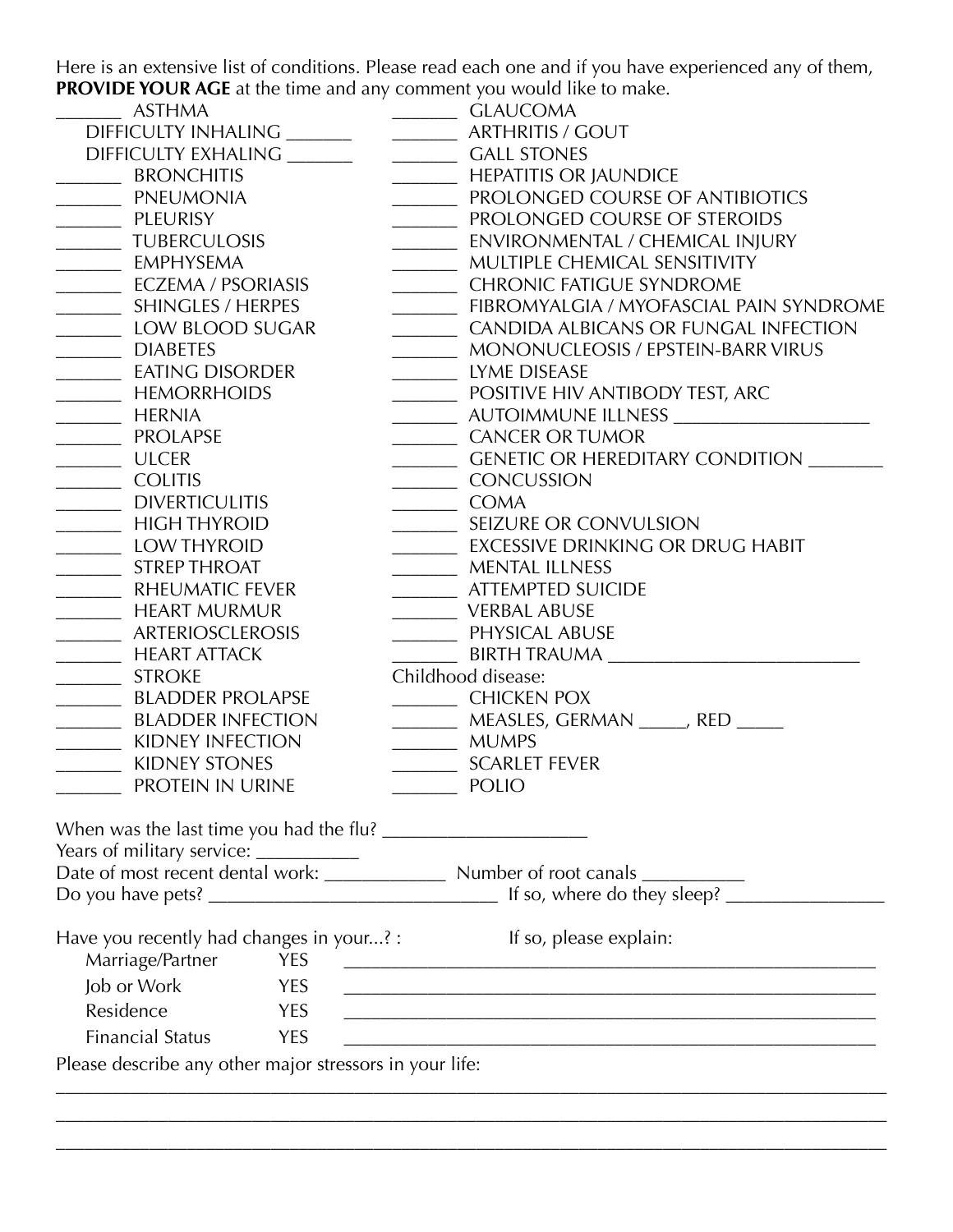Here is an extensive list of symptoms. Please read each one and put a check by it if you experience it either **now** or if it is **common** for you:

\_CHILLS \_FEVER \_DISLIKE OF WIND \_DISLIKE OF HEAT \_DISLIKE OF COLD \_SNEEZING \_RUNNY NOSE \_EXCESS MUCUS / CONGESTION \_LOSS OF SENSE OF SMELL \_LOSS OF SENSE OF TASTE \_SINUS BLOCKAGE \_SINUS INFECTION \_NOSEBLEED \_COUGH THAT IS PRODUCTIVE \_COUGH THAT IS DRY \_CHRONIC COUGH \_COUGHING BLOOD \_CHEST: TIGHT / FULLNESS \_SHORTNESS OF BREATH \_VERY DRY SKIN \_ITCHY SKIN \_FUNGUS INFECTION OF SKIN \_RASH / HIVES \_ACNE / BOILS \_MOLES CHANGING IN SIZE OR IN COLOR \_SORES HEALING SLOWLY \_LYMPH NODES ENLARGED \_LUMPS UNDER SKIN \_GURGLING IN ABDOMEN  $\_GAS$ \_DIARRHEA:  $\frac{1}{\mu}$  WATERY URGENT \_ " IN EARLY MORNING \_CONSTIPATION \_BOWEL MOVEMENT PAINFUL \_PAIN IN ABDOMEN \_GRIEF \_ANEMIA \_High blood pressure \_\_\_\_\_/\_\_\_\_ \_LOW BLOOD PRESSURE \_CHEST PAIN \_PALPITATIONS \_DIZZINESS \_FAINTING \_SORE THROAT \_COLD SORES: ON LIPS / ON TONGUE / IN MOUTH \_RESTLESS SLEEP \_SLEEP APNEA \_INSOMNIA \_VIVID DISTURBING DREAMS \_PANIC ATTACKS

\_ANXIETY

\_LOSS OF APPETITE \_EXCESSIVE APPETITE \_LACK OF THIRST \_EXCESSIVE THIRST \_DRY MOUTH \_LOSS OF WEIGHT \_WEIGHT GAIN \_PREFER: HOT / COLD DRINKS \_DIFFICULTY SWALLOWING \_NAUSEA / VOMITING \_BELCHING \_JAW PAIN \_STOMACH ACHE \_HEARTBURN \_ABDOMEN BLOATED \_GUMS: SWOLLEN / BLEEDING \_EDEMA (SWELLING): " WHOLE BODY<br>" LIPPER BODY / - " UPPER BODY / NECK<br>" LOWER BODY / ANKL LOWER BODY / ANKLES \_BLOOD IN STOOL \_Undigested food in stool \_BLACK STOOL \_PALE STOOL \_BRUISING EASILY \_WASTING MUSCLES \_WEAK MUSCLES \_TIRING EASILY \_TIRED IN MORNING \_TIRED IN AFTERNOON \_GENERAL LETHARGY \_WORRY \_COMPULSIVENESS **OBSESSIVENESS** \_CAN'T SETTLE MIND \_HIGH STRUNG \_URINARY FREQUENCY \_PAIN ON URINATION \_DARK URINE \_REDDISH URINE \_CLOUDY URINE \_BURNING URINATION \_UP AT NIGHT TO URINATE \_Losing urine on straining \_SWEATING DURING THE DAY \_SWEATING WHEN AT REST \_SWEATING AT NIGHT \_LACK OF SWEATING \_RESTLESS LEGS LEG CRAMPS: NIGHT / DAY \_UNSTEADY ON FEET \_COORDINATION PROBLEMS \_NERVE PAIN \_PRICKING / TINGLING

\_PAIN IN RIBS OR SIDES \_BREAST PAIN \_BRITTLE, SPLITTING NAILS \_WEAK HAND GRASP \_NECK: STIFF / PAINFUL \_SHOULDER: STIFF/ PAINFUL \_JOINTS: SWOLLEN / PAINFUL \_PAINFUL TO RAISE ARM \_LOOSE JOINTS \_HEADACHE / MIGRAINE \_EYE / VISION PROBLEMS: \_ " BLURRY / DOUBLE VISION \_ " NEAR / FAR SIGHTED \_ " RINGS AROUND LIGHTS DRY / ITCHY EYES \_WATERY EYES \_THROAT FEELS OBSTRUCTED \_INTOLERANCE OF CHEMICALS \_SHAKING OF LIMBS, BODY \_VARICOSE VEINS \_MUSCLE SPASMS \_NUMB HANDS OR FINGERS \_NUMB LEGS OR FEET \_OTHER NUMBNESS \_\_\_\_\_\_\_\_\_\_ \_BITTER TASTE IN MOUTH \_GENITAL PAIN / PROBLEM \_MOODINESS \_ANGER \_IRRITABILITY \_LONELY \_DEPRESSION \_BOREDOM \_TROUBLE RELAXING \_INDECISIVENESS \_ODD GROWTH AS A CHILD \_Incomplete bone formation \_DIMINISHED SEX DRIVE \_INCREASED SEX DRIVE \_INABILITY TO CONCEIVE \_IMPOTENCE \_URETHRAL DISCHARGE \_COLD HANDS AND FEET \_THINNING BONES \_STIFF SPINE \_BACK PAIN - Upper, Middle, Lower \_HIP PAIN: RIGHT / LEFT \_KNEE PAIN: RIGHT / LEFT \_TEETH PROBLEMS \_HAIR LOSS \_LOSS OF HEARING \_RINGING IN EARS \_FEAR / DREAD \_HARD TO EXPRESS FEELINGS \_FORGETFULNESS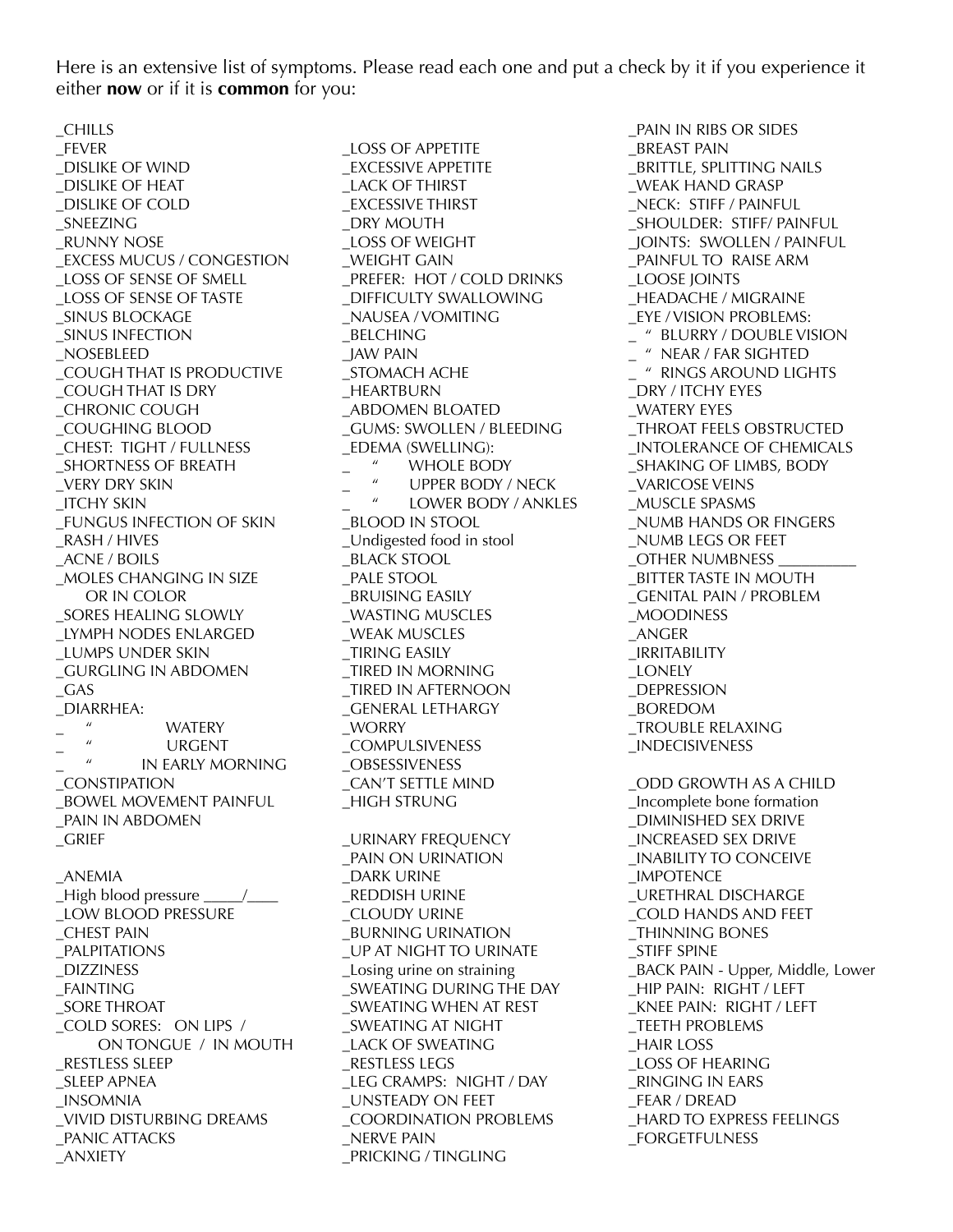## Other symptoms not listed above (please list your specific reason for seeking help on the last page): \_\_\_\_\_\_\_\_\_\_\_\_\_\_\_\_\_\_\_\_\_\_\_\_\_\_\_\_\_\_\_\_\_\_\_\_\_\_\_\_\_\_\_\_\_\_\_\_\_\_\_\_\_\_\_\_\_\_\_\_\_\_\_\_\_\_\_\_\_\_\_\_\_\_\_\_\_\_\_\_\_\_\_\_\_

| Have you ever lived or worked? (circle)                                                              | If so, for how long?                                                                                                 |  |
|------------------------------------------------------------------------------------------------------|----------------------------------------------------------------------------------------------------------------------|--|
| On a Farm<br><b>YES</b>                                                                              |                                                                                                                      |  |
| In a Mine, Laundry or Mill<br><b>YES</b>                                                             |                                                                                                                      |  |
| In a Damp, Moldy place<br><b>YES</b><br>In a very Dusty place<br><b>YES</b>                          | the control of the control of the control of the control of the control of the control of                            |  |
| With or near Asbestos<br><b>YES</b>                                                                  |                                                                                                                      |  |
| With or near Radioactive Chemicals YES                                                               | <u> 1989 - Johann John Stone, markin biskup yn y steatr y brening yn y brening yn y brening yn y brening yn y br</u> |  |
| With or near other Toxic Chemicals<br><b>YES</b>                                                     |                                                                                                                      |  |
| <b>WOMEN</b> , please answer the following questions:                                                |                                                                                                                      |  |
| Age at onset of menstruation (moons): _____                                                          | Give your age when you may have                                                                                      |  |
| Usual number of days in your monthly cycle: _____                                                    | experienced any of the following conditions:                                                                         |  |
| USsual duration of blood flow: ______ days                                                           | Veast Infection                                                                                                      |  |
| Approximate date of last menstrual period: _____                                                     | Vaginal Irritation/Dryness                                                                                           |  |
|                                                                                                      | <b>Example 1 Painful Intercourse</b>                                                                                 |  |
| Do you experience any of the following                                                               | Breast Inflammation                                                                                                  |  |
| symptoms on your monthly cycle?                                                                      | <b>November 1998</b> Cyst                                                                                            |  |
| <b>EMOTIONAL UPS AND DOWNS</b>                                                                       | Uterine Fibroid(s)                                                                                                   |  |
| <b>DEPRESSION</b>                                                                                    | <b>Example 15 Irregular Pap Smear</b>                                                                                |  |
| <b>IRRITABILITY</b>                                                                                  | <b>HPV</b><br>$\mathcal{L}=\{1,2,\ldots, n\}$ .                                                                      |  |
| <b>CRAVING OF SWEETS / SALT</b><br>$\mathcal{L}_{\text{max}}$                                        | <b>Example 1</b> Pelvic Inflammatory Disease                                                                         |  |
| <b>SKIN ERUPTIONS</b>                                                                                | Endometriosis                                                                                                        |  |
| <b>WATER RETENTION / BLOATING</b>                                                                    | __________ Hysterectomy, cause ________                                                                              |  |
| <b>WEIGHT GAIN</b><br>$\mathcal{L}(\mathcal{L})$                                                     |                                                                                                                      |  |
| NAUSEA / VOMITING                                                                                    | Number of Pregnancies                                                                                                |  |
| <b>CONSTIPATION / DIARRHEA</b>                                                                       | Number of Miscarriages ______                                                                                        |  |
| SWELLING OF BREASTS/TENDERNESS                                                                       | Number of Abortions                                                                                                  |  |
| PAINFUL CRAMPS / ABDOMINAL PAIN                                                                      | Ectopic Pregnancies                                                                                                  |  |
| <b>LOW BACK ACHING</b>                                                                               | Number of Children                                                                                                   |  |
| EXCESS BLEEDING / CLOTS OR DARK FLOW<br>$\overline{\phantom{a}}$                                     | Are you Pregnant now? _____                                                                                          |  |
| SPOTTING / IRREGULAR PERIODS<br>$\mathcal{L}_{\text{max}}$                                           | Do you examine your breasts for lumps                                                                                |  |
| SKIPPED MENSTRUAL PERIOD                                                                             | regularly? _______                                                                                                   |  |
|                                                                                                      |                                                                                                                      |  |
| If applicable, age at Menopause: _______ List any menopause symptoms: ______________________________ |                                                                                                                      |  |

**MEN**, please answer the following questions: DO YOU EVERY HAVE PAIN, LUMPS OR SWELLING IN YOUR TESTICLES?\_\_\_\_\_\_\_\_\_\_\_\_\_\_\_\_\_\_\_\_ HAVE YOU HAD OR DO YOU HAVE AN ENLARGED PROSTATE? \_\_\_\_\_\_\_\_ PSA TEST LEVEL? \_\_\_\_\_\_ HAVE YOU HAD A VASECTOMY AND IF SO, WHEN? \_\_\_\_\_\_\_\_\_\_\_\_\_\_\_\_\_\_\_\_\_\_\_\_\_\_\_\_\_\_\_\_\_ PRESENT FORM OF BIRTH CONTROL: \_\_\_\_\_\_\_\_\_\_\_\_\_\_\_\_\_\_\_\_\_\_\_\_\_\_\_\_\_\_\_\_\_\_\_\_\_\_\_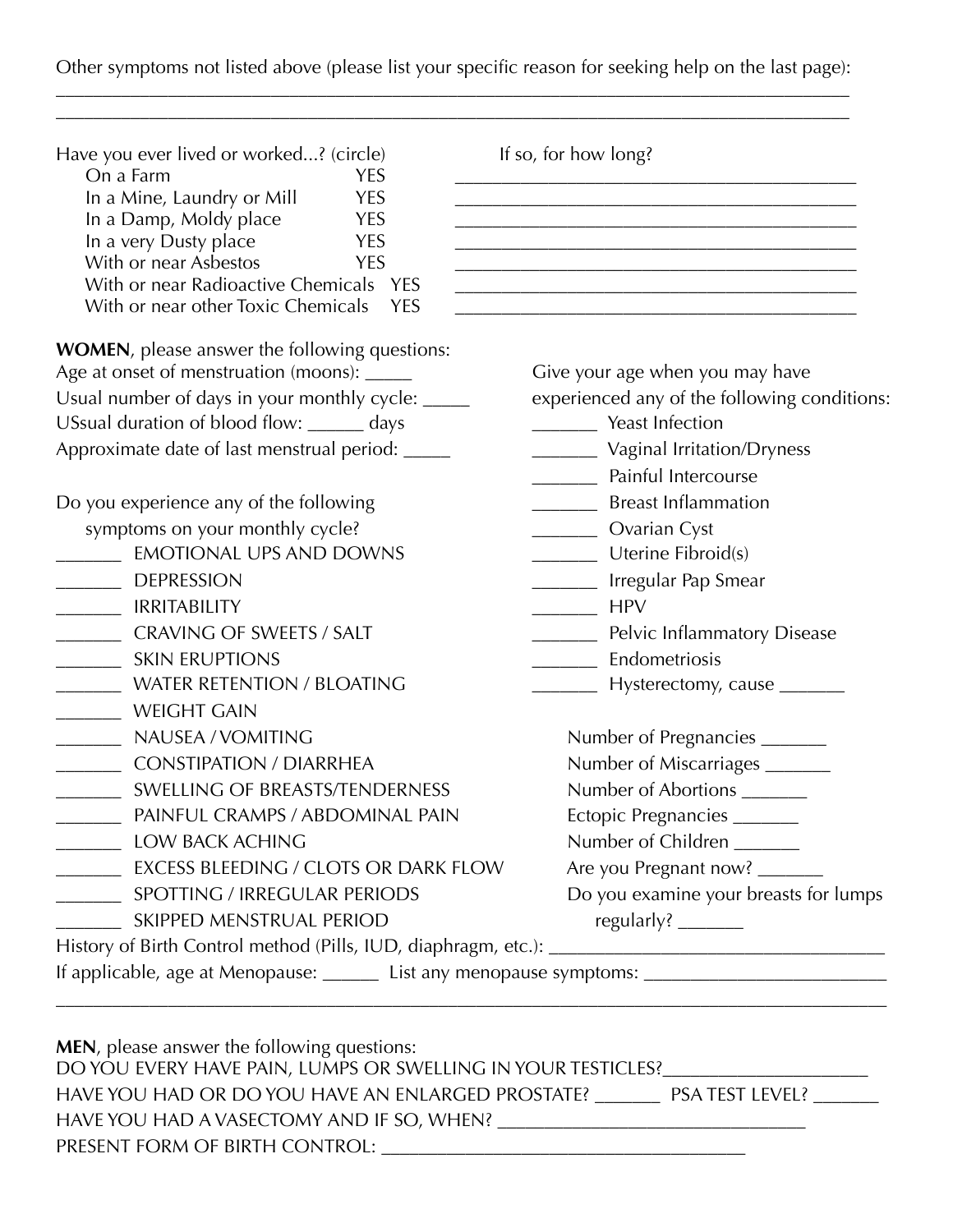On the figures below, please mark any areas where you experience pain or discomfort:



|                                                                            | NO. | YES | <b>QUANTITY</b> |
|----------------------------------------------------------------------------|-----|-----|-----------------|
| Do you smoke cigarettes?                                                   |     |     |                 |
| Do you use cannabis?                                                       |     |     |                 |
| Do you use hard drugs?                                                     |     |     |                 |
| Do you drink alcohol?                                                      |     |     |                 |
| Do you drink caffeine drinks?                                              |     |     |                 |
| Do you feel you have an addiction to any of the above substances? YES / NO |     |     |                 |
| If yes, which ones?                                                        |     |     |                 |

How much do you exercise (circle)? Little or none  $/1 - 3$  Times per week  $/$  Over 3 times per week